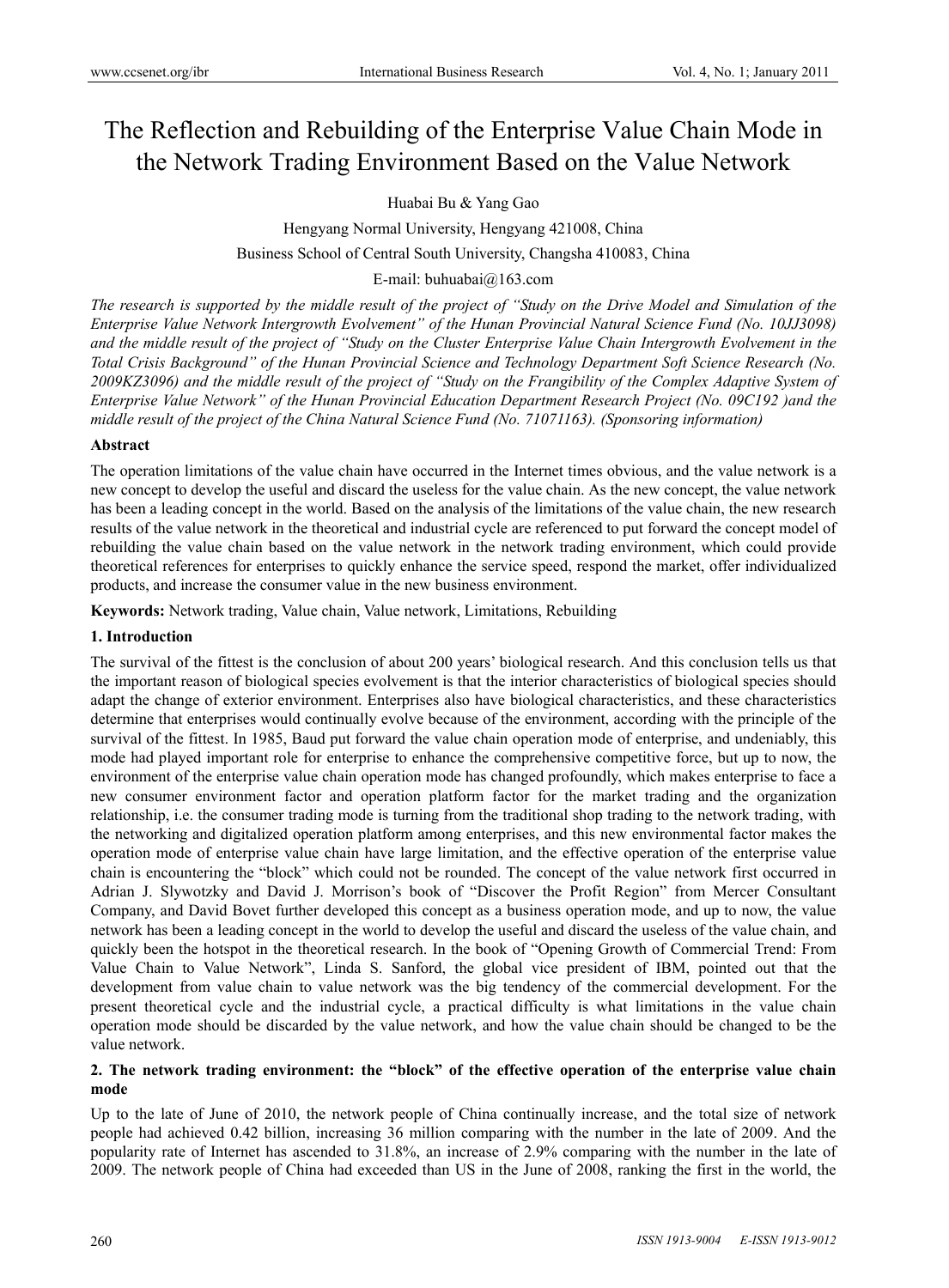internet polarizing rate of China has exceeded the global average level, and the concrete change is seen in Figure 1.

Up to June of 2010, the size of network shopping user had achieved 0.142 billion and the use rate had been increased to 33.8%, an increase of 5.7%, and the half-year use growth achieved 31.4%. The quick growth of the network shopping user size shows the powerful development tendency of the electrical commercial market of China.

From above data, the network trading is being popularized, and the environment of network trading is being formed. At the same time, the quick development of Internet technology further strengthens the change of the environment. The Academician Li Guojie of Chinese Science Academy thought that if the first-generation Internet realized the link of computer hardware and induced the first Internet tide, and the second-generation Internet Web realized the link of web pages and induced the second Internet tide, so the third-generation Internet Grid could realize the comprehensive link of all resources on the Internet and induce the third Internet tide, and its direct result was that the realization of the business "changing with the demands", which would further induce the profound change of the network trading environment, and large limitations in the enterprise value chain operation mode, and the effective management of the enterprise value chain would encounter the "block" which was difficult to overcome.

#### **3. Limitations of the enterprise value chain operation mode in the network trading environment**

In the new business environment, traditional value chain mode has following limitations. First, because of the complex fluctuation and incomplete controllability, any prediction tools and measures could not exactly predict the real supply and demand in the product market and the factor market, and the traditional enterprise value chain mode could not really match the demand and the supply, and consumers' individuality demands could not be satisfied. Second, the popularization and use of the electrical business technology impact the sales mode in the product market and the factor market, impact consumers' purchase mode, and influence consumers' shopping behaviors, and the marketing mode in the traditional value mode has not been adapted. Third, the value chain mode only provide the products and services for all consumers by single production and distribution flow, and consumers' special value claims are difficultly satisfied, and at the same time, the interior resources and abilities could not be effectively harmonized and integrated with exterior resources and abilities of enterprises, and the core production capacities among enterprises could not be compensated each other, and enterprises could not quickly response the demand of the market. Though the competitors of enterprise have been considered in the analysis of the value chain, but those compensators who play more and more important roles in the creation of enterprise value have not been considered, so the traditional value chain analysis is limited largely. Fourth, the "bullwhip effect" obviously exists in the value chain operation mode, which could not only amplify the warps of the value chain information flow, the logistical flow, and the capital flow among the chain, and induce the failure of decision, but also increase the total stock cost of the chain, and break the nodes of the value chain of the linear relationship among enterprises because of emergencies. At the same time, the rigid supply structure of the value chain mode could not realize the flexible output and production, and especially, when the demand is customized for solutions or individualization, the value chain mode is useless.

Through above analysis, the operation mode of value chain is limited in the new enterprise operation mode, but the operation mode of value network could improve this limitation, because it is more advantageous than the traditional value chain.

(1) Consumers actively trigger the value network, and enterprises could obtain real demand information.

Consumers' demand could directly trigger the order, production, and distribution in the value network, but traditionally, enterprises trigger the value chain, and change the trading state that consumers passively concept the output result of the value chain, and consumers' dominant state could be confirmed, and consumers' demand information could be also confirmed, so the value network could integrate consumers' front-end demand and after-end demand, so the production of enterprise is based on consumers' real demand, which could reduce the market risk and enhance consumers' satisfaction, because enterprises would not predict the market according to their own ideas.

(2) Because of the real-time cooperation in the total value network, consumers' demand could be responded quickly.

In the value network creating values, enterprises must cooperate with consumers, cooperative fellows, even competitors, and they could appoint the fittest cooperative fellows to communicate and harmonize with their departments by the business cooperation system, and ensure that the value network could quickly respond consumers' demand change, and produce the maximum consumer's benefit in the total value network. At the same time, the real-time cooperation of the total value network could also reduce the stock level of small enterprises, and reduce the negative influences of the "bullwhip effect".

(3) Digital transfer could quickly integrate and adjust the resources among enterprises.

Traditional value chains use analog transfer mode, but the value network uses the digital transfer mode, so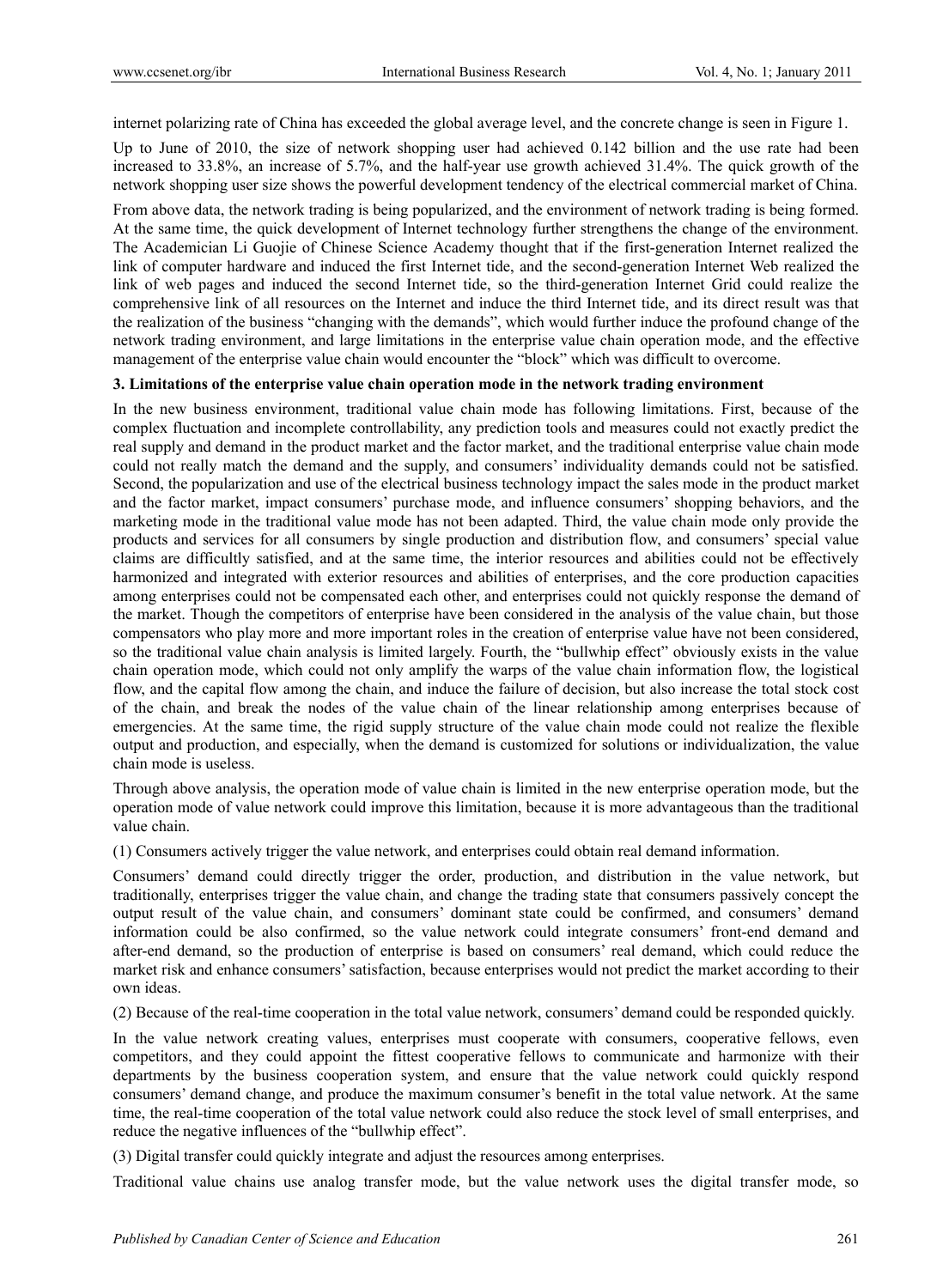consumers, enterprises, and other cooperative companies could harmonize resources among them in time, and the work period from consumers' order to enterprises' delivery is reduced obviously, and the capital flow speed is increasing.

In a word, the enterprise value network has six basic competitive advantages such as network economy, scale economy, risk counterwork, viscous effect, complementary effect, and speed effect, so in the network trading environment, enterprises should change the past operation mode of value chain from the strategic view.

### **4. Rebuilding of the enterprise value chain operation model in the network trading environment: an analysis view based on the value network**

### *4.1 The concept model to rebuild the enterprise value chain based on the value network in the network trading environment*

There are three intentions for enterprises to change the value chain to the value network. The first one is to enhance enterprises' ability of quickly responding the market. The second one is to enhance enterprises' ability of quickly providing individualized products, increasing customer value, and increasing customer satisfaction. The third one is to enhance enterprises' ability of adapting the operation environment of networking trade and enhancing the core competitive force of enterprises. In the network trading environment, these three intentions could be realized by establishing the following enterprise value chain rebuilding concept model, and the concrete rebuilding content is seen in Figure 3.

From above concept model figure, the rebuilt value network mainly includes three core network sub-systems, i.e. the client result network, the interior operation network, and the cooperative supply network among enterprises, and these three network sub-systems also are the core content to rebuild the network chain based on the value network for enterprises.

The main characters that the value network differentiates with the traditional value chain are embodied as follows. First, it could embody consumers' real demand by the client resource network, so the problems such as the matching problem of product supply and demand, and the problem that consumers' individualized demand could not be satisfied in traditional enterprise value chain mode could be improved here. Second, it could harmonize the interior operations in the enterprise in the enterprise by the interior operation network, and quickly translate consumers' demand into practical supply. Third, it could realize the digitalized transfer among enterprises by the cooperative supply network, and the resources among enterprises could be quickly integrated and adjusted, one-way project of the value chain could be rebuilt as the parallel-way project of the value network, and enterprises' response speed for customers' demand will be enhanced relatively, and the resource utilization of enterprises will be more filled.

#### *4.2 Countermeasures to rebuild the enterprise value chain based on the value network in the network trading environment*

The concept model in the above network trading environment could offer the methodology for enterprises to change traditional value chain. In the concrete rebuilding process, first, the senior layer of the enterprise must recognize the objective inevitability of the rebuilding, and pay more attention to this rebuilding for the strategic layer, which is the base and premise of successful rebuilding. Second, the concrete countermeasures to rebuild the value chain according to three network sub-systems of the value network include following aspects.

4.2.1 Start from the consumers' value demands to rebuild the client resource network

The client resource network is composed by the client, the channel, the client resources, and their mutual relations, and it is the core and drive of the rebuilt enterprise value network.

First, enterprises should research clients' value standard, define the value cognized by the market, and transfer the value opinion of enterprises.

Consumers' value standard could embody consumers' requirements for the design, the quality, the performance, the package, the safety, and the after-service of products, and these requirements could be realized by that representative clients participate in the production, distribution, and transfer of products. The intention to study clients' value standard is to define the value cognized by the market, and transfer this value to correct quasi-clients and clients by right and quick mode. The Italy auto manufacturer Fiat wanted to test the design effect of its new car Punto, it invited about 3000 potential consumers to participate in the discussion in the Fiat website. The result showed that Fiat could use lower cost to obtain target consumers' opinions about the new car, and design the auto which could really reflect consumers' favors. And for consumers, they obtained the autos what they really wanted.

Second, enterprises could collect consumers' value appeals stochastically in the internet and establish the network quick-response system of the enterprise.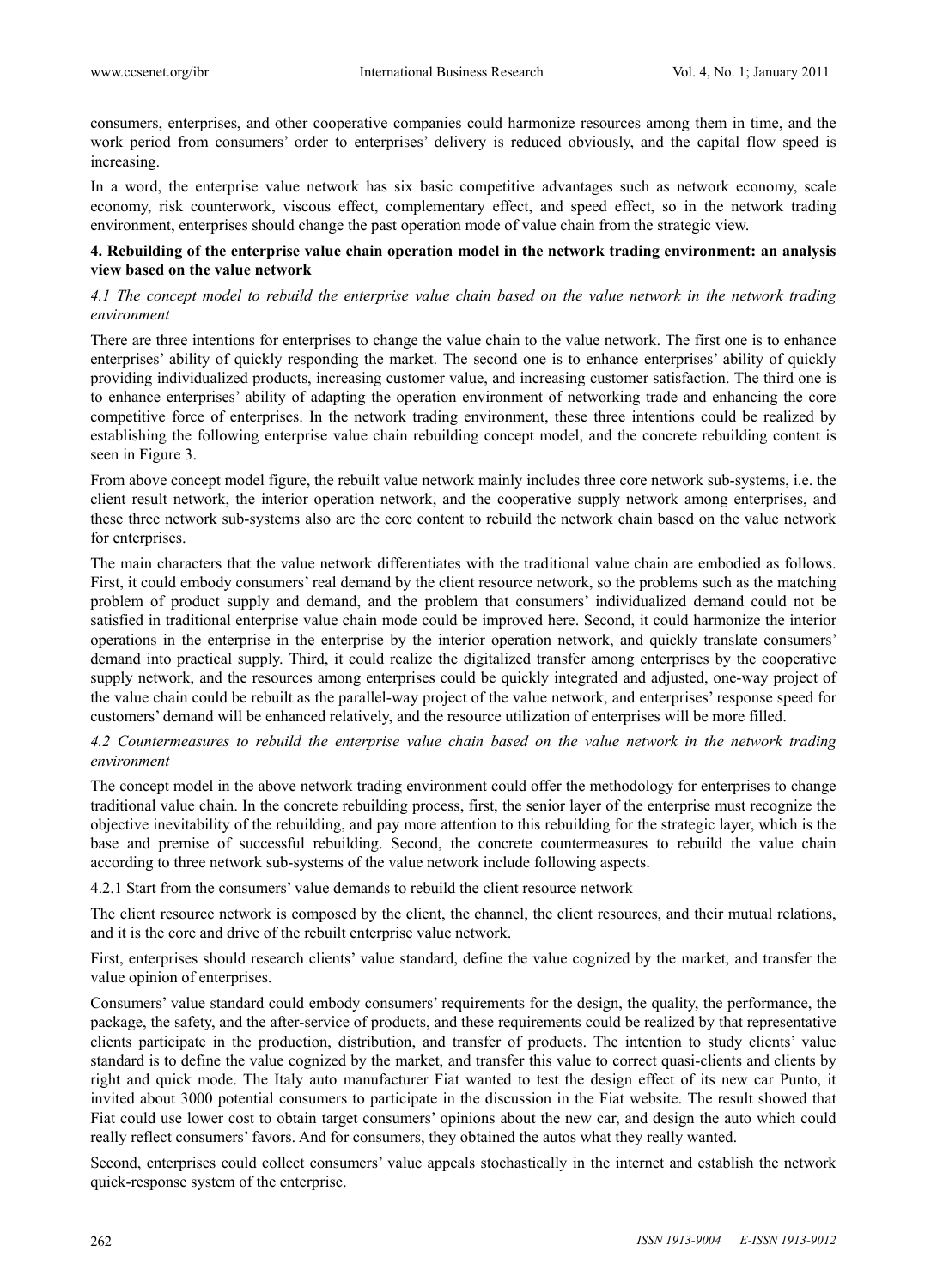In the environment that network consumers become more and more, consumers would always seek relative trading information by the internet, and express their own individualized value demands to multiple enterprises, and enterprises should save and take client information in time, control more possible client contact points, and quickly response consumers' value demands. In virtue of the network, the Dell Company used the direct selling mode to make consumers to obtain the computer collocation what consumers really need, and Dell also created the myth of zero-stock production.

Third, enterprise should continually optimize the consumer information system, fully main the client relation, and protect enterprise consumer resource.

The marketing theory had already proved that the cost to seek a new consumer far exceeded the cost to keep an old consumer, so after the trading happens, enterprises must maintain the client relation. Based on the value network, following points should be emphasized. First, enterprises should establish the client consumption information feedback system, collect, and dispose consumers' complaints and opinions, and enhance consumers' satisfaction. Second, enterprises should continually optimize the consumer information system, and keep stable cooperative relationship with consumers, and let consumers comprehensively participate in the value creation of products. Third, comparing with other competitive products, enterprises should offer more value surplus for consumers, such as increasing the consciousness of obtaining consumers' value obtainment or expanding the evaluation of consumers' value obtainment.

4.2.2 Strengthen the flexible operation to rebuild the supply cooperation network

The supply cooperation network is the main factor to distinguish the value network from the value chain, including the competitors, the supplements, and the suppliers. The competitors here mean the current competitors, the potential competitors, and the substitute producers. The supplements mean the participators that those clients could purchase complementary products from them, and suppliers could sell complementary resources to them. The replacers induced in the value network mode could help enterprises to correctly understand the mutual dependence relationship in the business, because if participators are competitors to contest profits in traditional value chain mode, enterprises would pay more attention to the competition, not to seek the cooperative opportunity, and pay more attention to the "cake partition", not to seek the "intergrowth of cake". It is a kind of innovation of the traditional value chain mode to induce the supplements into the value network mode, because in the traditional market relation analysis, supplements are always neglected, but they are the necessary part for enterprises to offer the total service, and the "intergrowth body" among enterprises to create values for consumers, and with the continual change of the market environment, the supplements' role is more and more important. Therefore, enterprises must strengthen the flexibility, integrate the replacers and supplements into the supply system of middle products even the final products, promote enterprises to realize the dynamic matching between the production adjustment and the market demand fluctuation.

4.2.3 Enhance the core competitive force of enterprise to rebuild the interior operation network of enterprise

The enterprise interior operation network is formed in the series process that the enterprises translate the demand into the practical supply, including the production network, the information network, and the knowledge network. For the rebuilding of the production network and the information network, enterprises could rebuild the operation flows by introducing the software such as ERP. For the building of the knowledge network which is an invisible but important network for the development of enterprise, it could only be formed in the interior of the enterprise by establishing a good mechanism. In the practical rebuilding process of the interior operation network, enterprises must enhance the core competitive force, confirm the operation range and resource advantages of the enterprise, orient and select themselves to satisfy numerous consumers with obvious individualized demands, and increase the quick response ability by outsourcing or cooperative protocols, which are all the base of the interior network to run effectively, and the key points for enterprises to rebuild the value chain.

#### **5. Conclusions**

With the gradual popularization of the enterprise operation environment networking, the enterprise value chain mode is obviously limited, and the value network mode is a new concept to develop the useful and discard the useless, and it is the inherence and development of the value chain mode, and the optimal operation mode in the networking environment for enterprise. The rebuilding measures of the value chain mode in the networking environment in this article could offer new methodology for enterprise to change the value chain to the value network, help enterprises to quickly enhance the service speed, respond the market, quickly provide individualized products, increase the customer value, and offer a self-adaptive dynamic environment for interior members' "intergrowth evolvement" in the enterprise value network. However, when it solve the limitations in the value chain mode, it still face new difficulties and challenges such as the exogenous risk induced by the non-cooperative game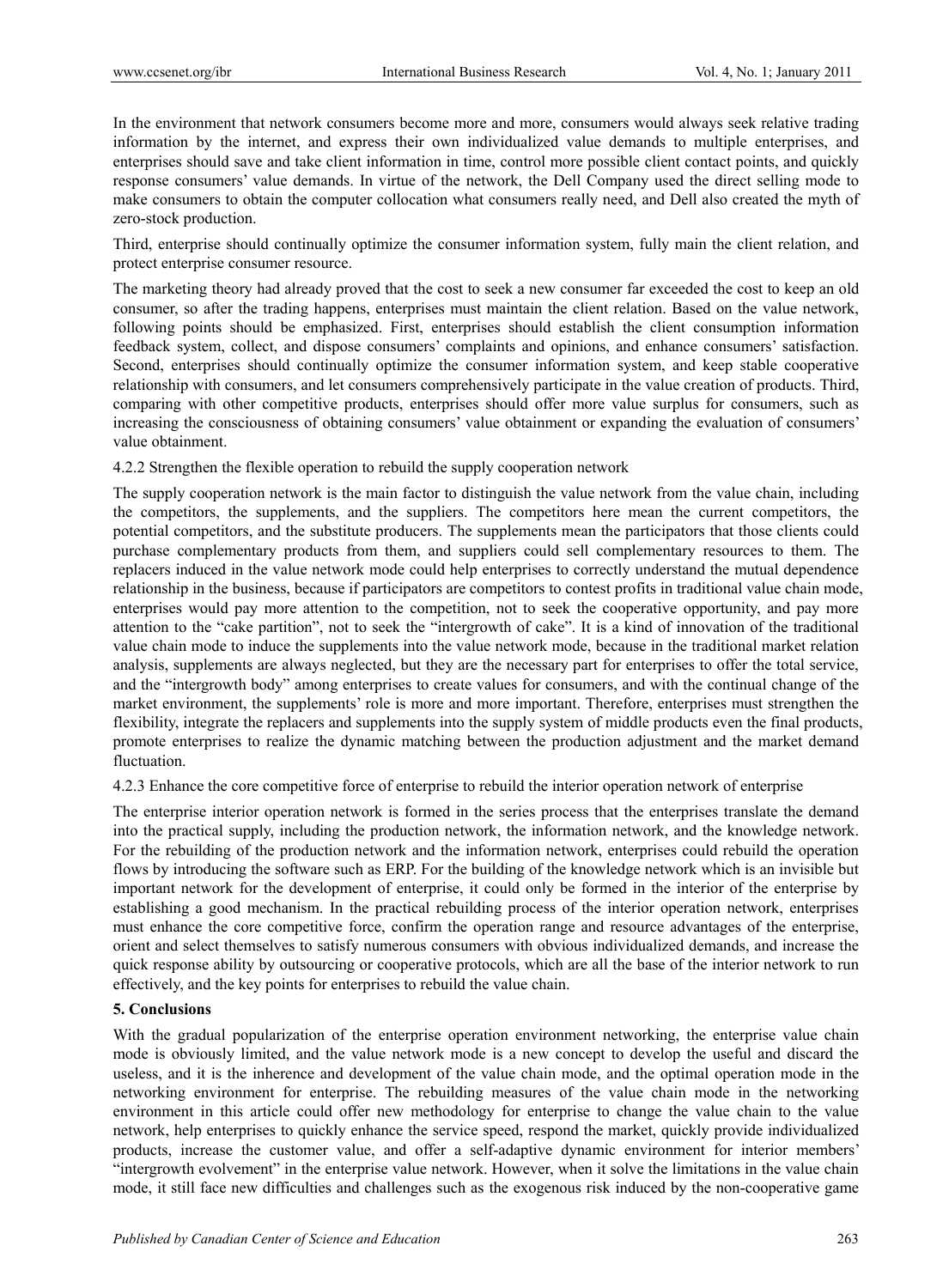among participators in the value network and the non-core resources of enterprises excessively depend exterior supports, which still is the urgent difficulty in the present theoretical cycle and the industry cycle.

### **References**

Adrian J. Slywotzky, David J. Morrison, Lawrence H. Albertsetal & Paul G. Clifford. (2000). *Discover the Profit Region (1st Edition).* Beijing: China Citic Press. Jan of 2000.

Bi, Xinhua, Li, Haili & Zhang, Heda. (2009). Study on the Mobile Business Commercial Mode Based on Value Network. *Commercial Research.* No.1.

Bu, Huabai & Li Gan. (2009). A Grid-based Business Model on Demand and Its Implementation Research. *Journal of Hengyang Normal University.* No.4.

CINIC. (2010). *The 26th China Internet Development Status Statistical Report.* Beijing: China Internet Network Information Center. July of 2010.

Jiang, Jihai & Long, Yong. (2009). Research on Netting Mechanism of Value Net Based on Modularization and Dynamic Capability. *Science and Technology Management Research.* No.1.

Jiang, Qiping. (2009). From Value Chain to Value Network, and the Death of Enterprise. *Internet Weekly.* March 5, 2009.

Linda Sanford & Dave Taylor, interpreted by Liu Xi. (2008). *Opening Growth of Commercial Trend: From Value Chain to Value Network (1st Edition).* Beijing: Orient Press. Jan of 2008.

Sheng, Ge. (2009). Study on the Value Network System Construction and Operation Mode Based on Modularization. *Industrial Technology & Economy.* No.5.



Figure 1. Change of China Network People Size and Yearly Growth Rate

Data from: The 26th China Internet Development Status Statistical Report, July of 2010.